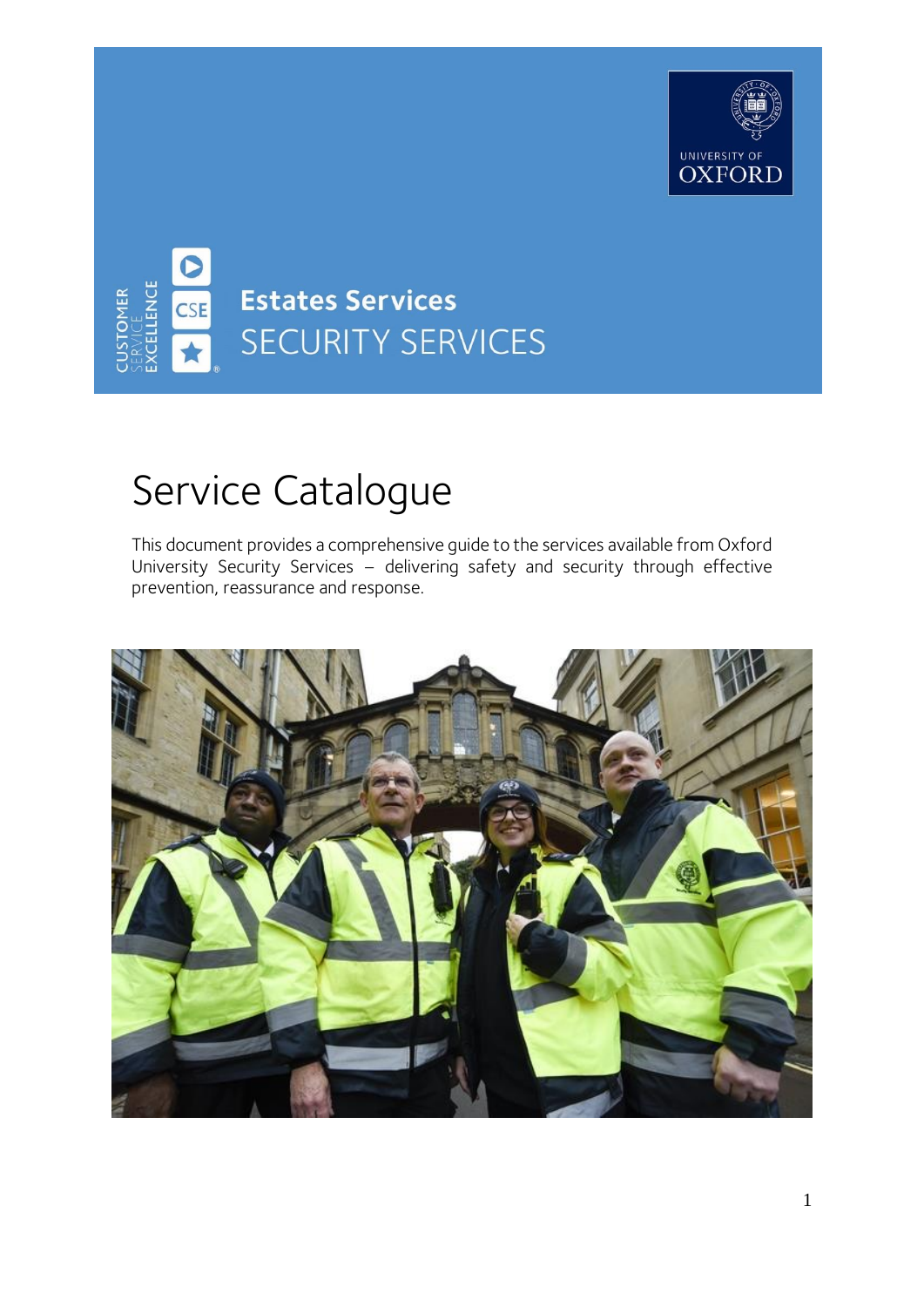# Oxford University Security Services

Oxford University Security Services (OUSS) provides a wide range of services aimed at maintaining a safe and secure environment in which to work and study.

Our range of core security services are provided to all University departments:

| Alarm monitoring and onward reporting            |
|--------------------------------------------------|
| <b>CCTV</b> monitoring                           |
| <b>Security patrols</b>                          |
| Crime reduction advice                           |
| Enforcement of the University car parking policy |

A range of specialised support services can also be purchased:

| Primary Incident Response Service (formally known as key holding) |
|-------------------------------------------------------------------|
| Building un-locking and locking                                   |
| Lock-out service                                                  |
| Operational radio communications                                  |
| <b>Event security</b>                                             |
| Security vetting and screening                                    |
| Out -of- term security provision                                  |
| Security training and development                                 |
| CCTV camera recording and storage                                 |

The Security Services teams provide 24-hour, 365-day security services to staff, students and visitors.

Our full range of core and specialised services can also be provided to colleges.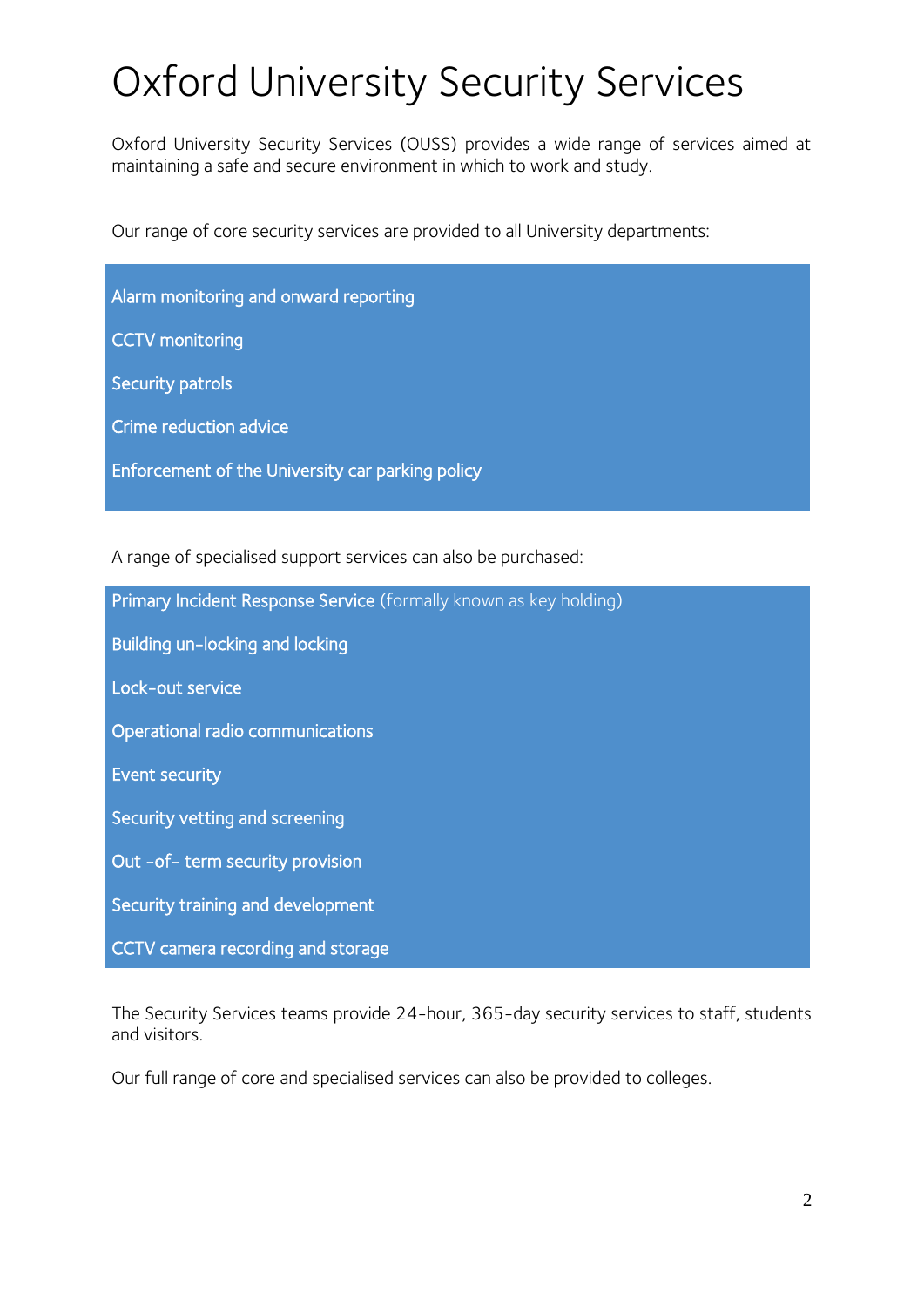# Core Services

Alarm monitoring and onward reporting OUSS provides dedicated controllers at the University's alarm monitoring stations located at the Old Observatory and the Old Road Campus. OUSS does this to support its efforts to protect life and property and prevent crime across the University estate. On receipt of an alarm activation (during normal working hours 08:30-17:00 Monday to Friday), OUSS will inform the department.

On receipt of an alarm activation out of normal working hours (17.00-08.30 Monday to Friday, at weekends and on public holidays), OUSS will inform the department's nominated emergency contact.

In the event of a confirmed emergency OUSS officers may, if available, attend the property to assist the department's nominated key holder.

We will also:

- Provide detailed incident reports of alarm activations
- Assist the department with local alarm testing
- Identify system faults for onward reporting to service providers
- Maintain the infrastructure, facilitating external repair through maintenance providers
- Review the infrastructure technical development, ensure timely system upgrades and manage end-of-life replacement.

When alarms are monitored by an external service provider, OUSS will act as the nominated receiving centre providing a 24hr, 365 day onward reporting service.

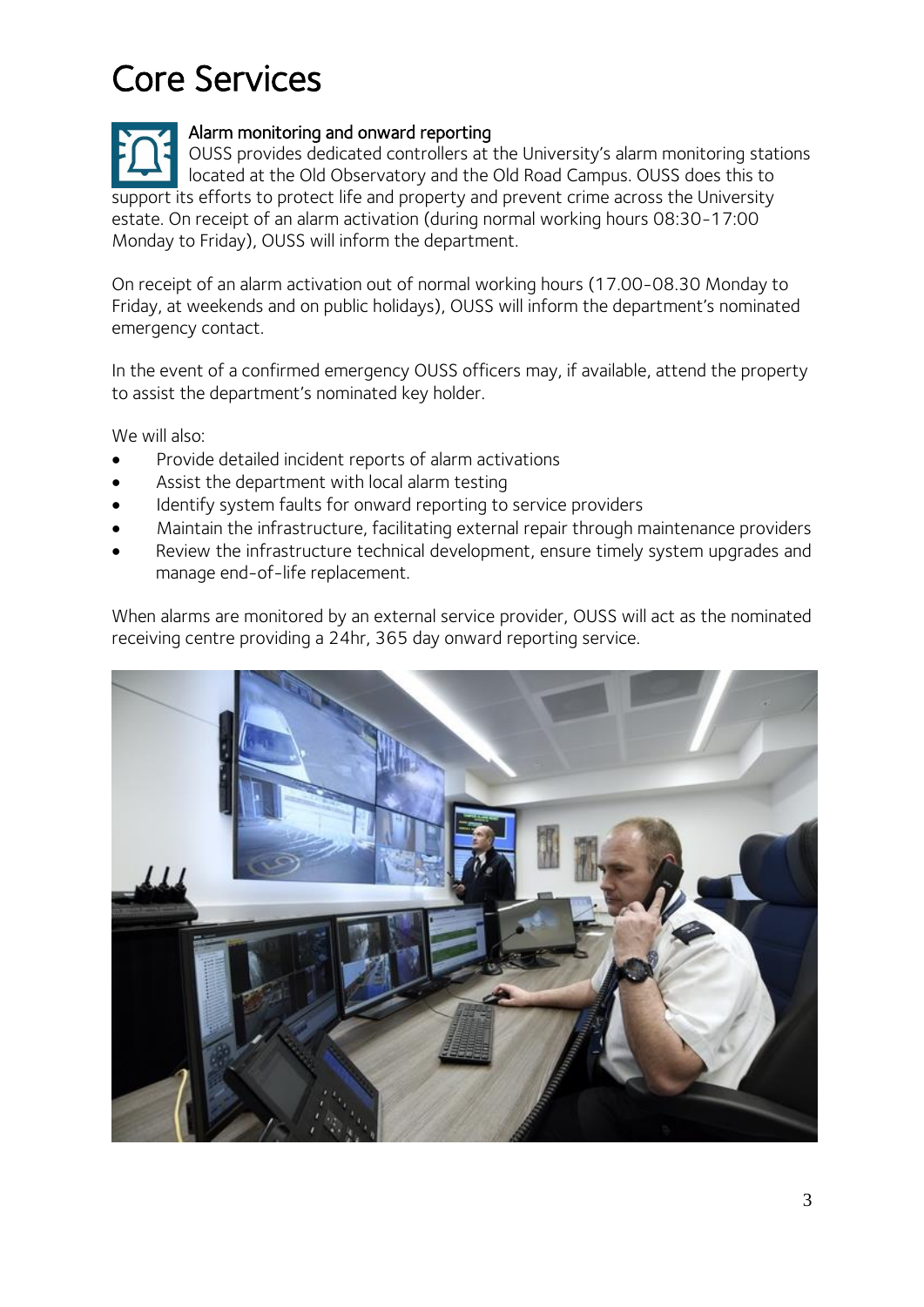

OUSS operate the University's strategic CCTV system which is registered with the Information Commissioners Office. It is accredited by the Surveillance Camera Commissioner's Code of Practice and complies with Data Protection regulations and Human Rights Acts 1998 and the Protection of Freedoms Act 2012.

Trained OUSS operators use the system to prevent and detect crime and to support staff and student safety across the University estate from our secure CCTV suites at the Old Observatory and the Old Road Campus. The University's CCTV cameras record 24/7 with footage held on a secure data storage system for 30 days.



OUSS identifies system faults for onward reporting to external service providers who maintain the systems infrastructure. We support technical development, system upgrades and end-of-life replacement through University-approved suppliers.

OUSS also maintains and uses its live link to the Thames Valley Police CCTV suite to facilitate live streaming of incidents as part of an Information Sharing Agreement. An annual compliance report compiled by OUSS is provided to the Information Commissioner's Office.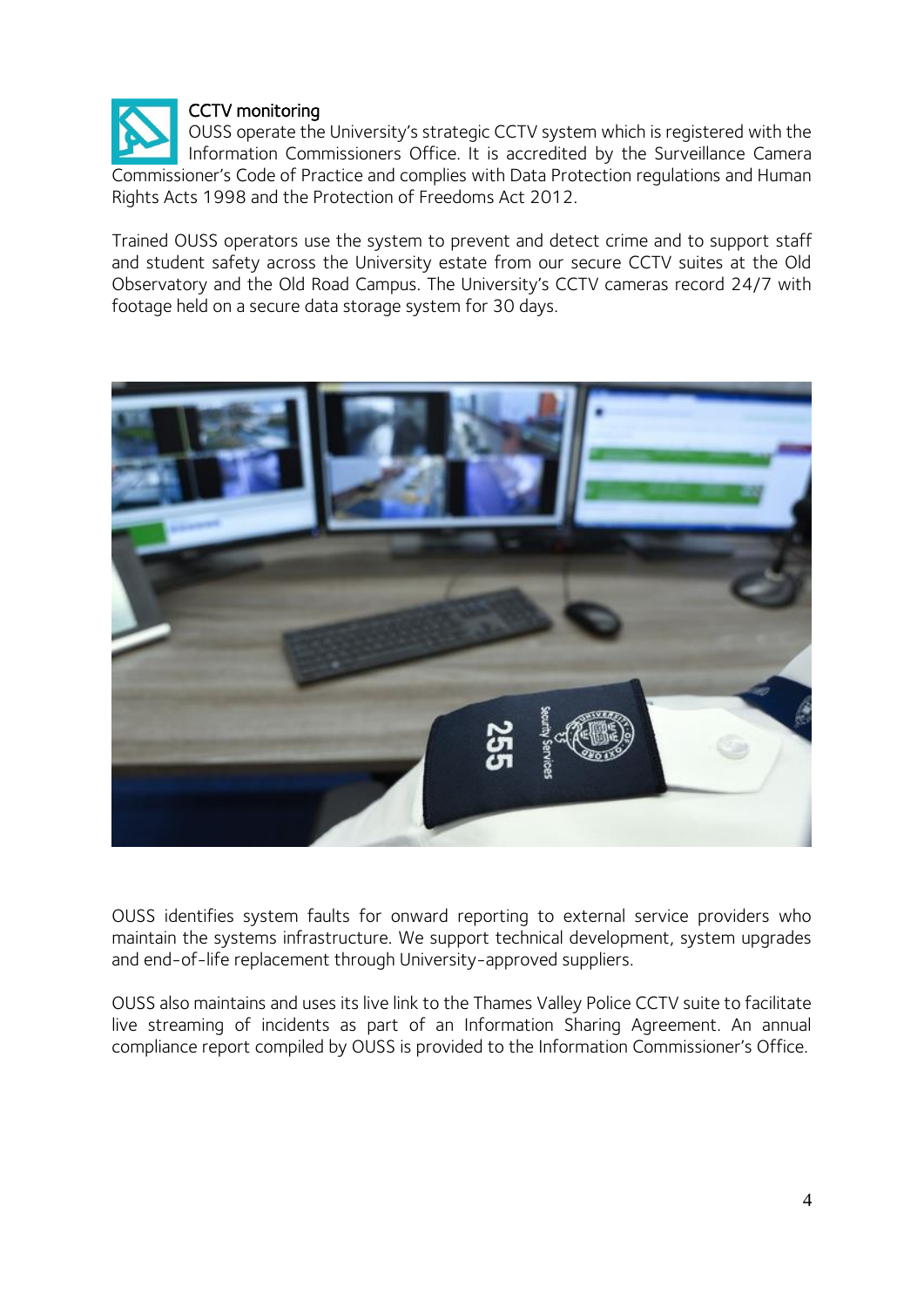

Uniformed Patrol Officers provide intelligence-led foot and vehicle patrols of the University estate to reassure staff, students and visitors whilst being a visible deterrent against those wishing to commit crimes or disrupt the University's day-to-day functions. Officers will respond to incidents and, where necessary, request help from the emergency services.





### Crime reduction advice

Our specialist Crime Prevention Design Advisor and Crime Prevention & Reduction Advisor will support departments by providing advice and guidance on:

- Crime Prevention through Environmental Design (CPTED), advising on building design and security for new builds and refurbishment projects
- Development and review of building security plans and emergency action plans in support of the University Physical Security Policy
- Tailored Crime Prevention measures to reduce the crime and anti-social behaviour, along with problem-solving where persistent issues are identified
- The care of victims and welfare support, personal property and bicycle security and safety advice.

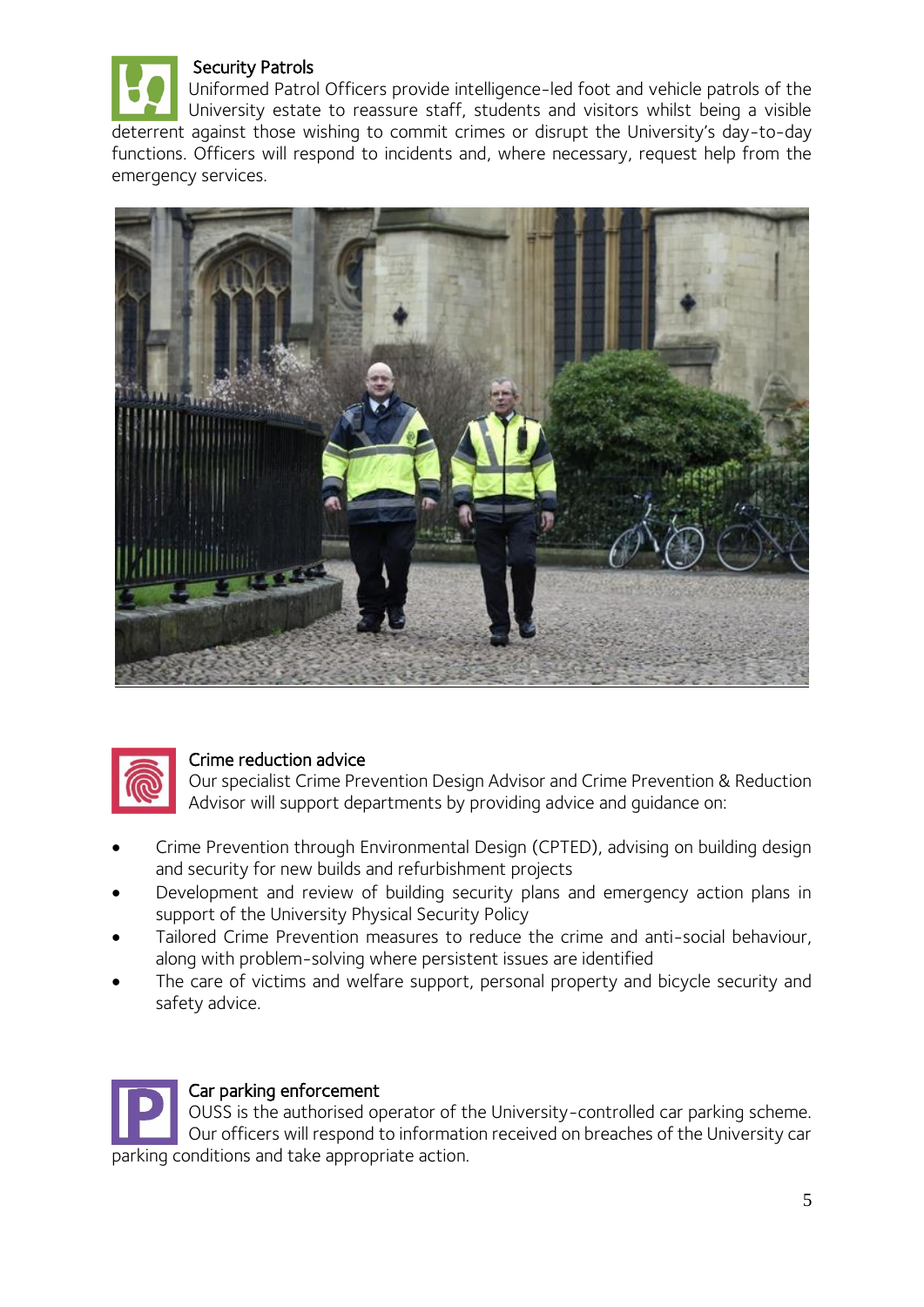# Specialised Support Services

## Primary Incident Response Service (formally known as key holding)

OUSS provides a comprehensive response service out of normal working hours (17.00-08.30 Monday to Friday, at weekends and on public holidays). This gives reassurance that all issues will be dealt with appropriately to a satisfactory conclusion on behalf of the department. This service includes the following elements:



#### Key management

OUSS will ensure all building access keys/cards are registered in our secure key management systems, located at our Old Observatory and Old Road Campus centres. Access to building keys is strictly controlled with biometric access limited to authorised security personnel.

# Fire alarm response

OUSS provides dedicated controllers at the University's alarm monitoring stations located at the Old Observatory and the Old Road Campus to monitor alarms 24/7, 365 days per year. OUSS will inform the department on receipt of an alarm activation during normal working hours (08:30-17:00 Monday to Friday).

On receipt of an alarm activation out of normal working hours (17.00-08.30 Monday to Friday, at weekends and on public holidays), OUSS will call the Fire Service, send a Patrol to the scene who will ensure the premises have been evacuated, and liaise with the Fire Service.

If there is a confirmed fire, OUSS will inform the department's nominated emergency contact and facilitate any necessary remedial measures to ensure the safety and security of the premises, including resetting the alarm system.

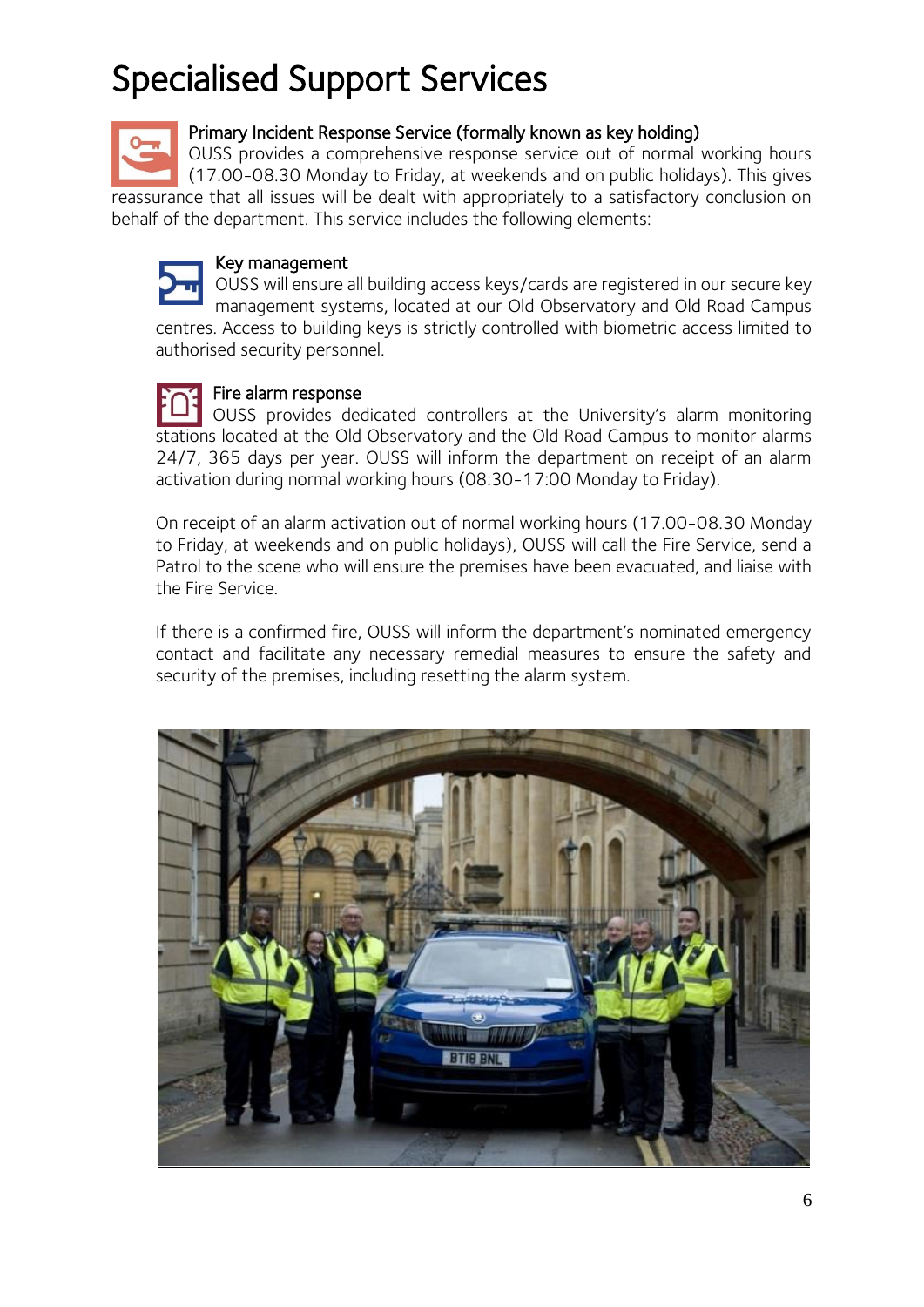Fire alarm monitoring services supports local and departmental Fire Risk Management Plans as part of a duty of care to keep all staff, students, visitors and residents safe and secure. Collaborating with the Oxfordshire Fire and Rescue Service, Chief Fire Officers' Association and the University Safety Office, we operate in accordance with the University Fire Safety Policy Statement S2/05.

# Intruder alarm response

OUSS provides dedicated controllers at the University's monitoring stations located at the Old Observatory and the Old Road Campus to monitor alarms 24/7, 365 days per year.

OUSS will inform the department when an alarm is activated during normal working hours (08:30-17:00 Monday to Friday).

When an alarm is activated outside normal working hours (17.00-08.30 Monday to Friday, at weekends and on public holidays), OUSS will if necessary send a Security Patrol to the scene to investigate the cause of the activation.

If we believe crime has been committed we will call the police. We will also contact the department's nominated emergency contact, who may need to attend the premises to provide details of any stolen or damaged property.

OUSS will deal with discovered or reported damage to premises by following the Estates Services call-out policy for any repairs that are necessary. OUSS will facilitate remedial measures required to ensure the safety and security of the premises, including resetting the alarm system.



### Personal attack alarm response

On notification of an identified personal attack alarm activating, OUSS will immediately despatch a Security Patrol to the premises, investigate the reason for activation and facilitate any necessary remedial action. OUSS will arrange for assistance and support to be provided when necessary.



### Lift alarm response

When a lift alarm is activated, OUSS will despatch a Security Patrol to the scene to provide reassurance to the person trapped. The University contracted lift maintenance company will be called to attend and the department will be informed. If necessary OUSS will summon the Fire and Rescue service for assistance.



### Plant, environmental, building systems alarm response

OUSS will by prior agreement with the department, provide an appropriate response to specialist alarms. This agreement will consider all safety regulations and practices for the type of system.

OUSS will deal with discovered or reported damage to premises by following the Estates Services call out policy for any repairs that may be necessary. OUSS will facilitate remedial measures required to ensure the safety and security of the premises, including resetting the alarm system.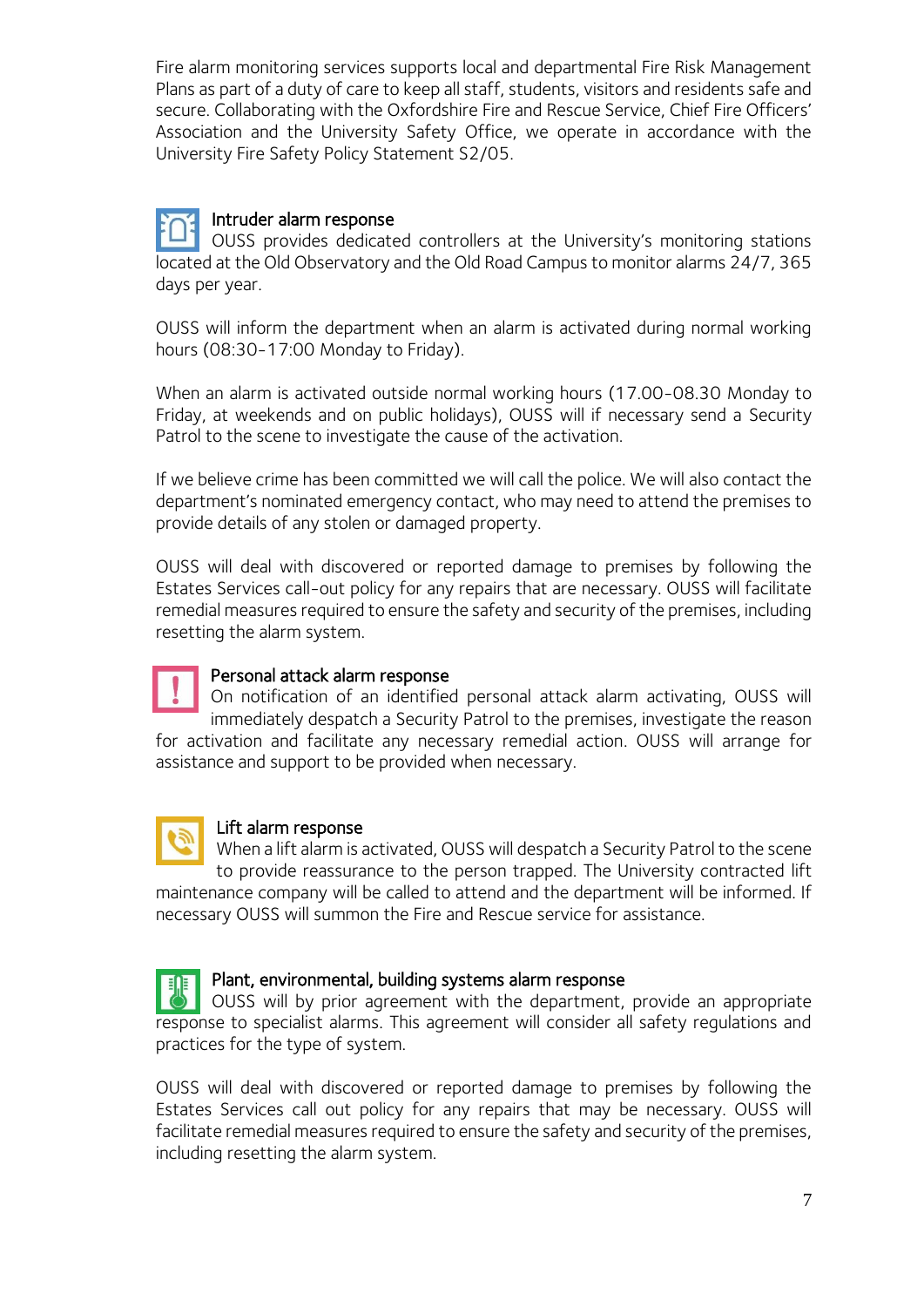OUSS will inform the department on receipt of an alarm activation during normal working hours (08:30 - 17:00 Monday to Friday).

When an alarm is activated outside normal working hours (17.00-08.30 Monday to Friday, at weekends and on public holidays), OUSS may send a Security Patrol to the scene to investigate the cause of the activation.

All alarm activations are recorded on the OUSS Incident Management System and a detailed incident report is sent to the department. This will assist the department with any preventative or corrective action necessary.

# Other specialised support services include:

### Building un-locking / locking

OUSS will carry out a daily un-lock up of a building and deactivate any intruder alarm systems at the agreed time and to suit the department's working times.

OUSS will carry out a daily lock up of a building in accordance with the department's instructions. A uniformed Security Patrol will carry out a full internal security check of the building to ensure all personnel have left. They will set any intruder alarm systems and secure the building. The building lock-up time will take place as close to the agreed time and to suit the department's working times.

Any security related matters noted will be recorded on the OUSS Incident Management System and a detailed incident report sent to the departments.

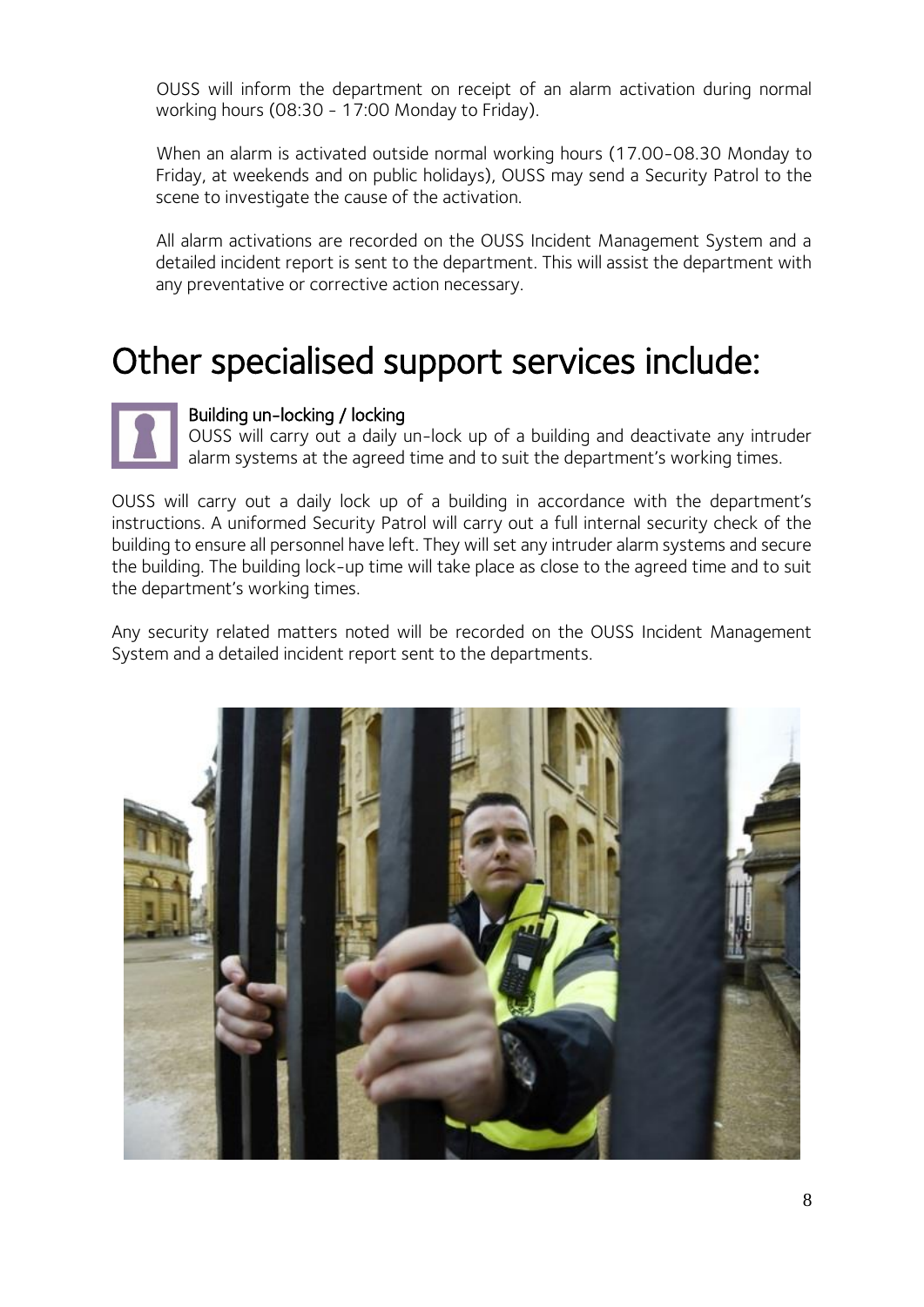

#### Lock-out or lock-in response services

OUSS will provide an authorised lock out/in service to members of staff and students locked out of or inside their place of work or accommodation.

A Security Patrol will attend the property, outside normal working hours (17.00 - 08.30 Monday to Friday, at weekends and on public holidays). They will ascertain, the reason for the person being locked out or in, confirm they are authorised to enter the property, and make reasonable identity checks.

It may be necessary to contact the department's emergency contact to confirm identity and obtain authorisation. It may also be necessary to refuse access if the person does not have out of hour's access permission or their identity cannot be confirmed. If the individual needs to collect belongings, the Patrol will escort them into and out of the property.

All lock out and lock in events will be recorded and a report will be sent to the department. This will assist the department with any preventative or corrective action necessary.



#### ES radio communications scheme

OUSS manages the Estates Services radio scheme. As the OFCOM licence holder we can provide access to a high-quality, encrypted radio communications network that offers:

- Direct emergency contact with the security services control room
- One-to-one private communications and individual talk groups.
- Improved staff safety and security, including lone worker monitoring.

On receipt of a radio lone worker alarm at our monitoring centre OUSS will attempt to make contact with the lone worker by radio and telephone. If necessary a Patrol will be sent to the last known location of the radio to conduct a safety check on the lone worker.

OUSS will provide training for users, facilitate remote system upgrades, repairs and maintenance with its external service provider. Additional functions include; text messaging, alarm activation notification and public address broadcasting.



#### Event security

OUSS has extensive experience of supporting University and college VIP visits and ceremonial events. OUSS will support event organisers with:

- Event planning
- Threat and risk assessment
- Uniformed security staffing
- Event access control management
- Liaison with Police and other emergency services
- Contingency planning and response.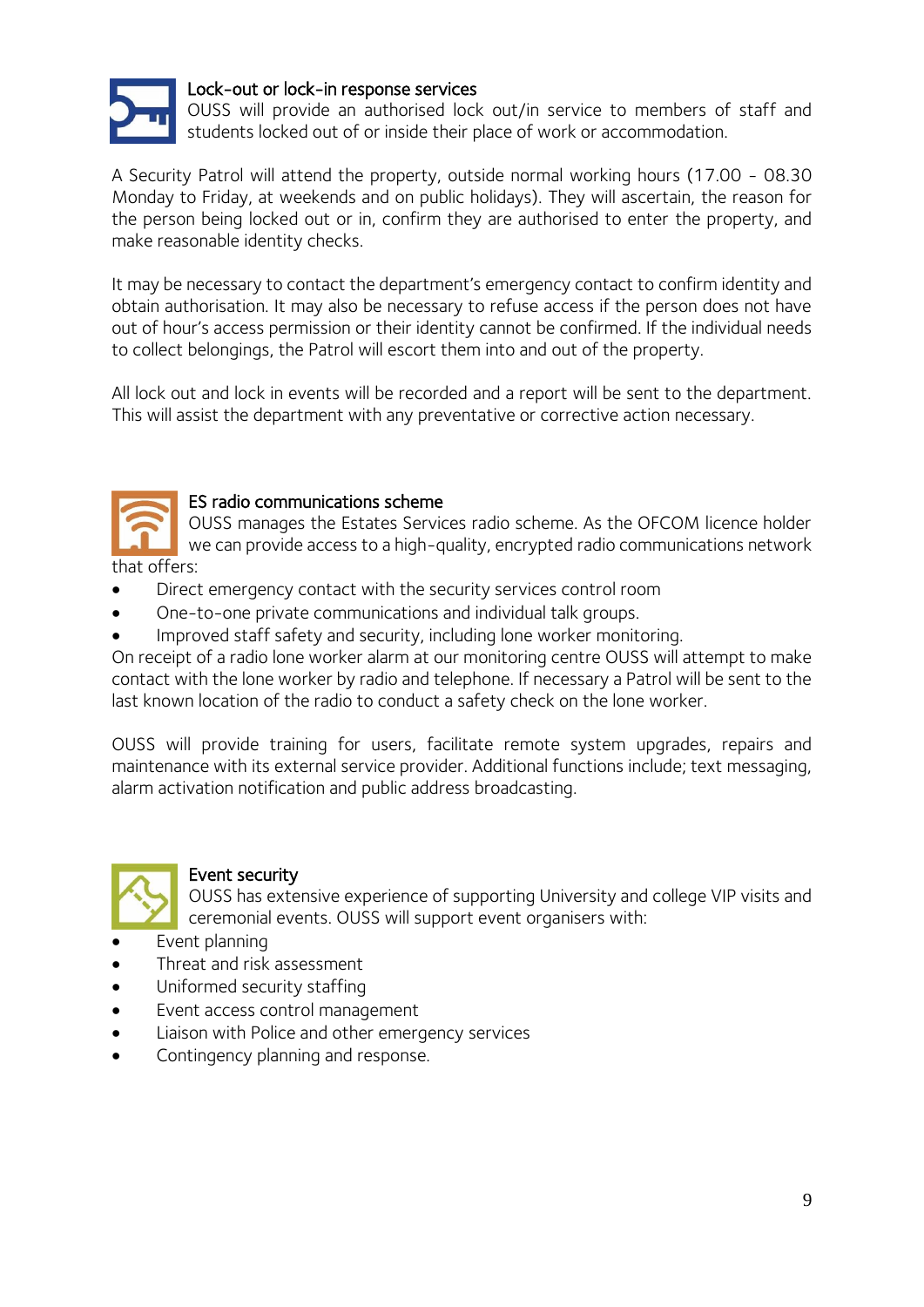

Security vetting and screening Personnel security (vetting and screening) provides assurance as to the trustworthiness, identity, integrity and reliability of employees, visitors, contractors and temporary staff.

Personnel Services publish advice, guidance and regulations on pre-employment screening processes and procedures, which can be found at:

[www.admin.ox.ac.uk/personnel/recruit/preempcheck](http://www.admin.ox.ac.uk/personnel/recruit/preempcheck/)



#### Out-of-term security provision

We can provide the following services outside of term time or during closed closure periods, for example due to building maintenance, or planned staff absences:

- Internal building security patrols
- External security patrols of grounds/site
- Key storage and management for emergency response or controlled access
- Alarm monitoring, response and resolution
- Incident response, management and resolution

Security Patrols will be carried out at random times to offer maximum protection. The patrol will ensure that all areas are secure and that the integrity of the building or grounds are intact. Should they find any cause for concern, they will contact the department's emergency contact for further instructions. The Police will be informed immediately should that be necessary.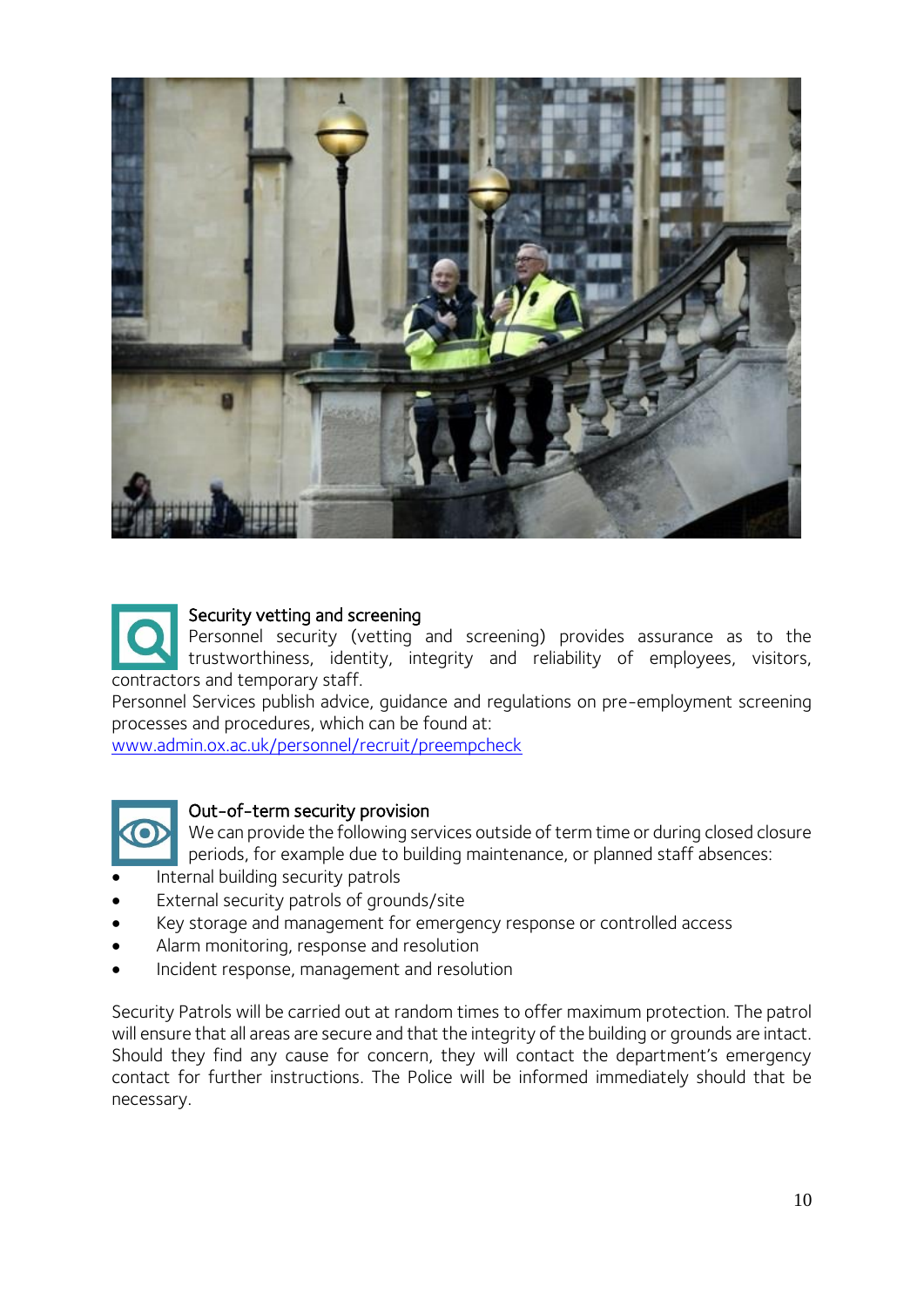

#### Security Training and Development

Our dedicated training and development officer will provide:

- Bespoke security and customer service training for key personnel.
- End user and trainer training on CCTV and radio schemes.
- Support with developing and testing local crisis management and response plans.
- Organise structured incident de-briefings.



#### CCTV camera recording and storage

OUSS will, with the appropriate permissions facilitate the integration of compatible departmental systems with the Estates Service's CCTV camera platform.

With a memorandum of understanding in place, OUSS CCTV operators will view, review, store and download the department's CCTV in response to an adverse event, intruder or fire alarm activation.

OUSS will provide the infrastructure to record and store data to evidential standards, and will respond to requests from the department to retrieve and download stored data for up to 30 days.

OUSS will respond to freedom of information requests on behalf of the department. We will also provide technical development and upgrades to the system infrastructure, manage external repair and maintenance providers and end-of-life replacement of the infrastructure.